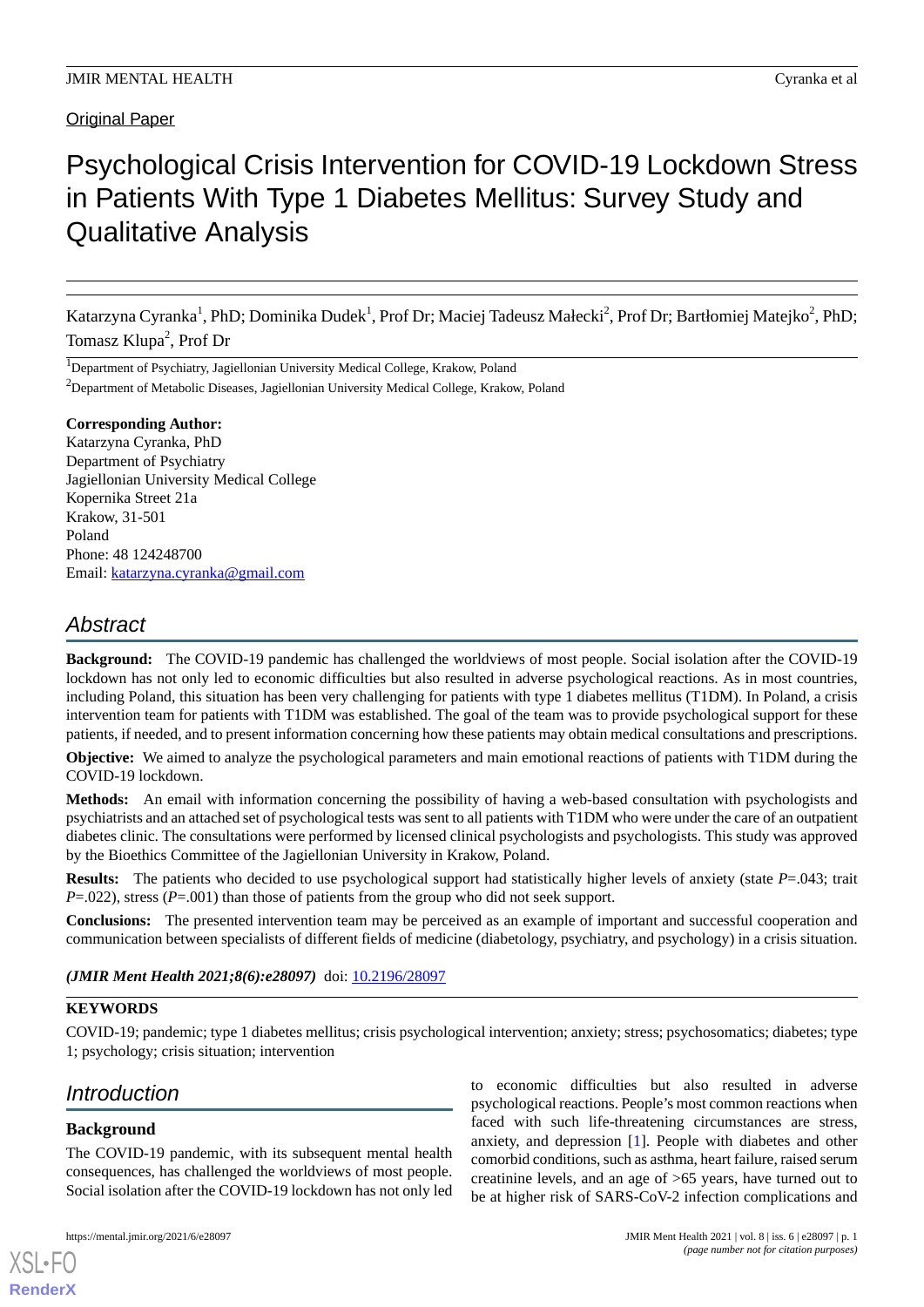the emotional burden related to such complications [[2\]](#page-6-1). Regardless of the potential spread of COVID-19, as with influenza-related mortality, diabetes is an important risk factor for adverse outcomes [[3\]](#page-6-2). With the medical focus being largely centered on COVID-19, the clinical support needed by patients living with noncommunicable diseases, including type 1 diabetes mellitus (T1DM), has been severely affected. Treatment delays, the discontinuation of routine care, a lack of services, and the uncertainty surrounding medicine availability have left these patients more at risk than ever before. A survey of 155 countries by the World Health Organization reported the dramatic curtailment of health services for patients living with noncommunicable diseases during the COVID-19 pandemic. It was reported that diabetes treatment has been partially or completely disrupted in 49% of the countries surveyed [[4\]](#page-6-3). Glycemic control is important for any patient with COVID-19. Although there is limited data about the association between blood glucose levels and the disease course of COVID-19 at present, data regarding other infections, such as SARS (severe acute respiratory syndrome) and influenza H1N1 infection, have shown that patients with poor glycemic control have an increased risk of complications and death [\[5](#page-6-4)-[7\]](#page-6-5). In many countries. organizing proper care for people with T1DM in a pandemic situation became a pressing issue [\[8\]](#page-6-6). In the United Kingdom, the National Diabetes Inpatient COVID Response Group was formed at the end of March 2020 to support the provision of diabetes inpatient care during the COVID-19 pandemic. It was formed in response to two emerging needs. The first was to ensure that basic diabetes services were secured and maintained at a time when there was a call for redeployment to support the need for general medical expertise across secondary care services. The second was to provide simple, safe diabetes guidelines for use by specialists and nonspecialists treating inpatients with confirmed or suspected SARS-CoV-2 infection [[9\]](#page-6-7). As in most countries, including Poland, the COVID-19 pandemic has been very challenging for patients with T1DM, especially during the first 2 months of the pandemic lockdown. In the Malopolska region, around 600 patients with T1DM found themselves in a difficult situation due to the transformation of the University Hospital in Krakow into an infectious diseases center for patients with COVID-19. Thus, some diabetologists who were working on a regular basis in the Outpatient Diabetology Clinic have been transferred to work with patients with COVID-19 and cut off from their patients with T1DM. In Poland, a crisis intervention team for patients with T1DM was established. The goal of the team was to provide psychological support for these patients, if needed, and to present information concerning how these patients may obtain medical consultations and prescriptions.

### **Aim of This Study**

This study presents data from telephone consultations that were carried out by the crisis intervention team between April 14 and May 11, 2020, and subsequent interventions.

# *Methods*

### **Study Design**

An email with information concerning the possibility of having a web-based (email, Skype, or telephone) consultation with psychologists and psychiatrists and an attached set of psychological tests was sent to 473 patients with T1DM who were under the care of an outpatient diabetes clinic. Of all the individuals who received the email, 50 patients filled in the set of questionnaires and reported their mental condition, and 34 patients did not need psychological support. However, by means of email or telephone contact, these 34 patients asked questions concerning medical issues (eg, how they may contact their diabetologist, how they may obtain prescriptions for insulin, etc), and they were given proper information. In total, 20 patients decided to attend telephone-based psychological consultations. There were 24 consultations conducted from April 14 to May 11, 2020. The average consultation time was 45 minutes; the shortest consultation lasted 20 minutes, and the longest consultation lasted 1.5 hours.

The crisis intervention team included the following: 2 psychiatrists (one was a professor in psychiatry and the head of the Department of Psychiatry, and the other one was also a psychotherapist), 2 clinical psychologists (one with a specialization in psychosomatics and one with a specialization in adult psychopathology; the latter was also a certificated psychotherapist), 1 certificated supervisor of psychotherapy, and 1 professor and regional consultant in diabetology

This study was approved by the Bioethics Committee of the Jagiellonian University in Krakow, Poland, on January 4, 2020 (approval number: 1072.6120.78.2020).

The set of psychological tools included the following:

- 1. The Coping Inventory for Stressful Situations (CISS)—a 4-factor model of humans coping with adversity developed by Endler et al [\[10](#page-6-8)]. Their construct differentiates the following three types of coping: task-oriented coping, emotion-oriented coping, and avoidant-oriented coping.
- 2. The State-Trait Anxiety Inventory (STAI) by Spielberger et al [\[11](#page-6-9)]—a commonly used measure of trait and state anxiety.
- 3. The Perceived Stress Scale-10 (PSS-10) designed by Cohen et al [[12\]](#page-6-10)—the most widely used psychological instrument for measuring the perception of stress.
- 4. The General Health Questionnaire-30 (GHQ-30)—a screening tool for identifying minor psychiatric disorders in the general population and within community or nonpsychiatric clinical settings, such as primary care settings or general medical outpatient care settings. It assesses a respondent's current state and asks if that state differs from their usual state [[13\]](#page-6-11).

### **Studied Group**

In total, 20 persons—7 men and 13 women—contacted a psychologist. All the consulted persons were patients of the University Hospital in Krakow undergoing insulin pump T1DM treatment.

```
XSL•FO
RenderX
```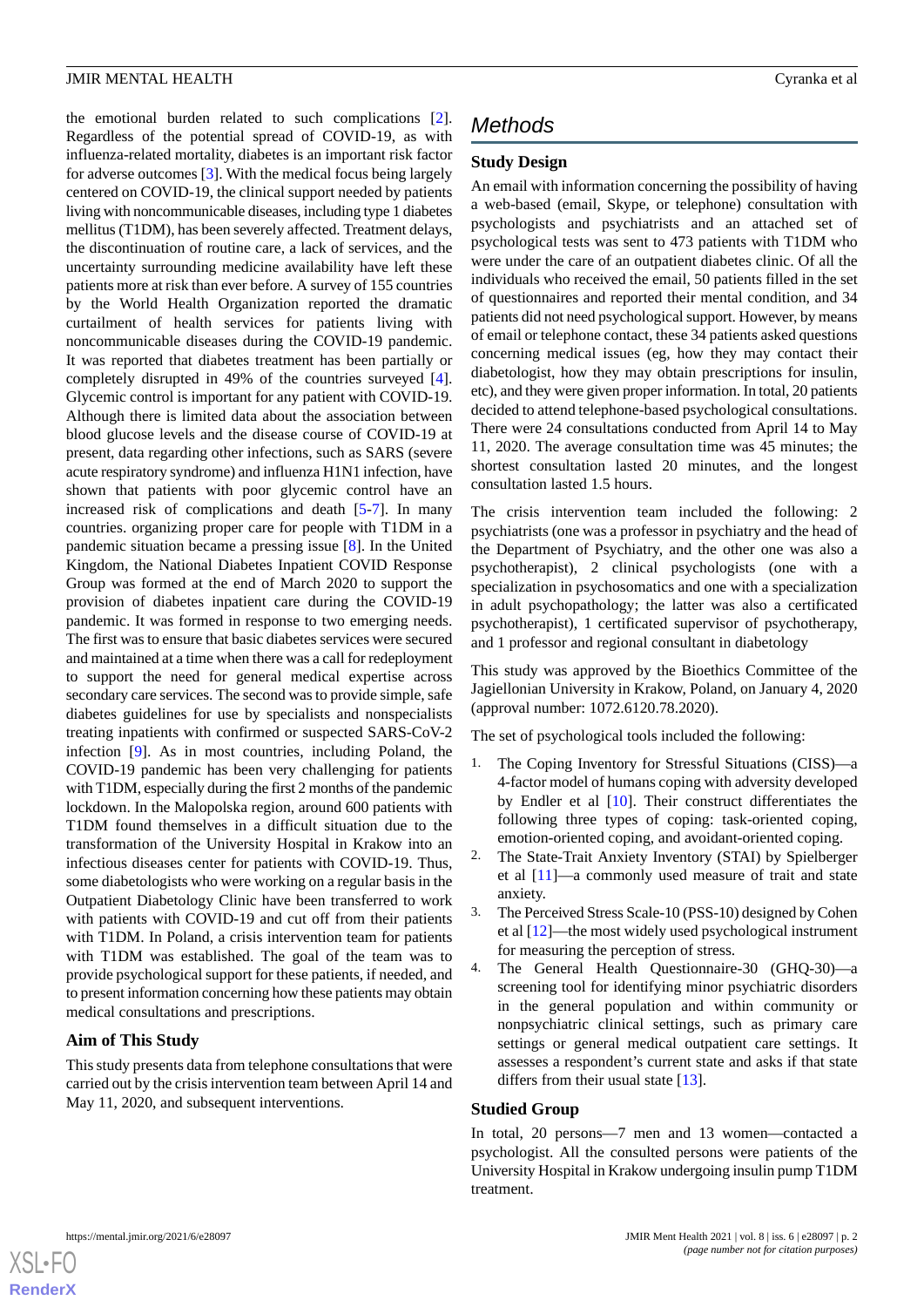During the first period of lockdown, 1 person needed 3 consultations (1 woman), 2 people had 2 consultations, and 17 people had single consultations. The average age of the consulted persons was 25 years. Further, 6 patients who asked for a crisis consultation were currently undergoing or had previously undergone psychotherapy.

The data on the underlying psychiatric diagnoses at the time of this study were not complete; 2 patients indicated having depression, 3 said that they had anxiety disorder, and 1 admitted having eating disorder. As a result of the consultations, of the 20 patients consulted, 7 were diagnosed with anxiety disorder (chapter F4 of the International Classification of Diseases, Tenth Revision [ICD-10]) and depression (chapter F3 of the ICD-10), 5 were diagnosed with personality disorder (chapter F6 of the ICD-10), and 2 were diagnosed with eating disorder (chapter F5 of the ICD-10). The diagnoses were based on the ICD-10. Additionally, in 11 patients, adjustment disorder was diagnosed and directly connected to the pandemic situation as a comorbid or main diagnosis. At the consultation stage, the patients claimed that their basic need was to discuss their situations with a psychologist. However, during the later stages of the diagnostic process, 7 patients were referred to psychiatrists for consultation and 5 patients were offered pharmacotherapy. There was no additional survey conducted at the end of this study, but all patients who required further diagnostic procedures and treatment were provided with these benefits.

### **Data Availability**

The data that support the findings of this study are available from the corresponding author, KC, upon reasonable request.

### *Results*

### **Consultation Topics**

The main problems that were discussed with the patients with T1DM during telephone intervention during the pandemic lockdown are categorized and presented in [Textbox 1](#page-3-0).

Of the 20 patients who attended the telephone consultations, 10 submitted their set of questionnaires, and the rest decided to stay anonymous or refused to fill in the questionnaires for various reason.

We decided to carry out statistical analyses for the group of 10 patients who submitted their questionnaires, bearing in mind that they only made up half of the group that underwent psychological intervention, and we compared their results to the results of patients with T1DM who did not need intervention but also filled in the questionnaire screening tools during the pandemic lockdown.

Statistical analyses were carried out using the IBM SPSS Statistics 25 package (IBM Corporation). *U* Mann-Whitney tests were performed. The classical threshold  $\alpha$  value of .05 was used as the level of significance.

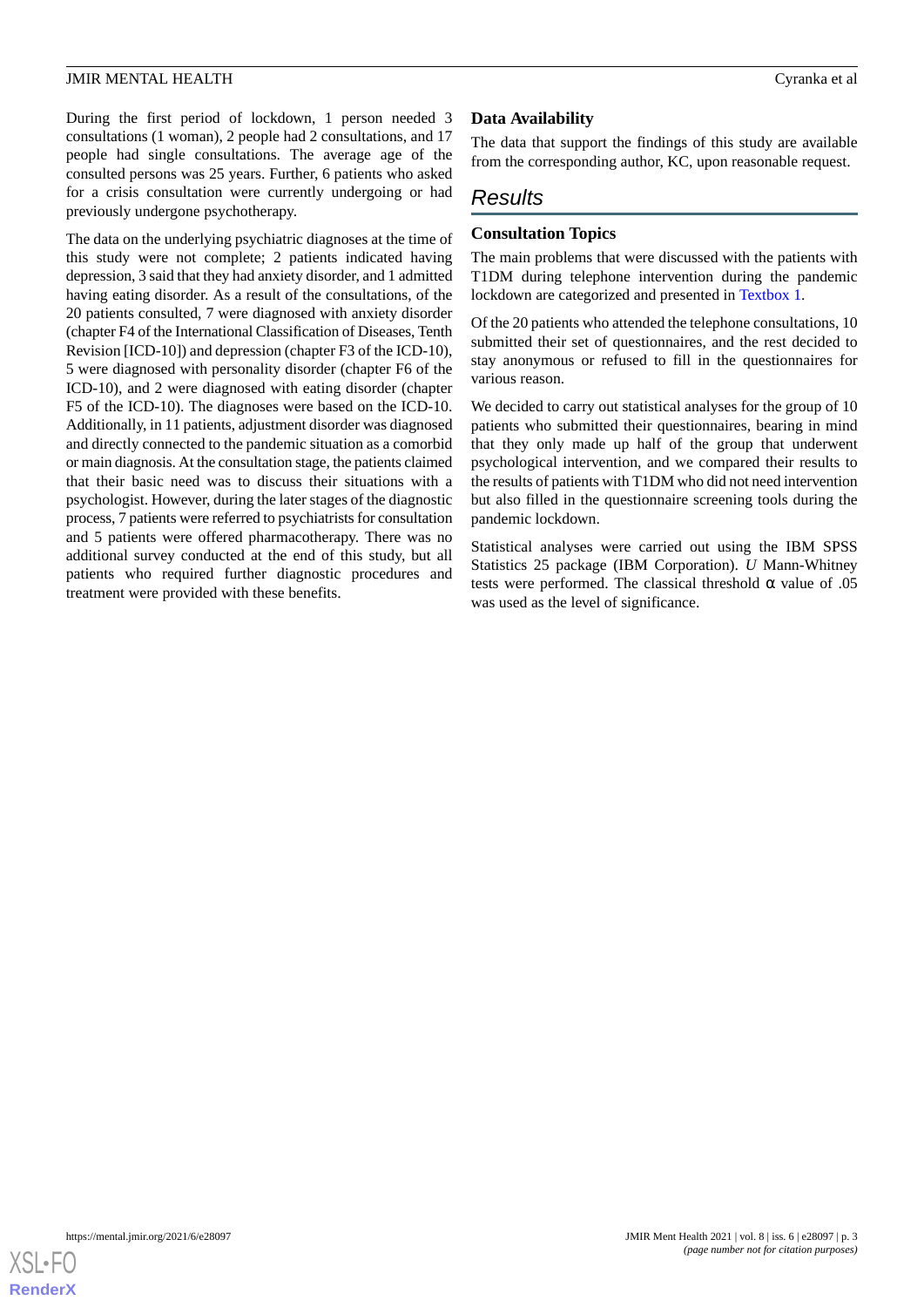<span id="page-3-0"></span>**Textbox 1.** Main topics issued by the patients during crisis intervention and their descriptions.

#### **Fear of SARS-CoV-2 infection**

- The patients reported high levels of anxiety.
- Worried that they may become infected with SARS-CoV-2 and that they may die or experience complications of diabetes after being infected, 5 patients described nightmares related to the COVID-19 pandemic.

#### **Feeling depressed**

- After a few weeks of lockdown, 13/20 (65%) of the patients who asked for a consultation reported a feeling of sadness, a lack of energy, depressiveness, and a feeling of helplessness.
- Some patients indicated that they were sad because they lost control over their diabetes as a result of an emotional crisis and lockdown-related changes in their daily routine.

#### **Fear of insufficient medical care**

In total,  $19/20$  (95%) of the patients admitted that they experienced some level of stress, sadness, or anger because of limited access to the attending physician, especially patients who had their planned visits postponed or cancelled.

#### **The fear that the attending physician will get hurt or that he will become sick with COVID-19**

- As some of the patients had information regarding their attending physician being transferred to work with patients with COVID-19, they expressed fears that he may become infected and that he may not come back to his previous work.
- In total,  $3/20$  (15%) patients were angry that the hospital "preferred" patients with COVID-19 and took their diabetologist away.
- In total, 4/20 (20%) patients hoped that by conducting the crisis telephone calls, they would be able to send supporting words to their doctors. The patients wished their doctors strength and all the best, which reflected good patient-diabetologist relations and the patients' positive attitudes toward their diabetologists.

#### **Disorganization of everyday functioning**

• In total, 16/20 (80%) of the patients who used the telephone interventions admitted to having serious problems with their daily functioning, which intensively affected their type 1 diabetes mellitus control. The dysfunctions included diet modifications, problems with regularly exercising, and financial and work difficulties that resulted in changes in work routine and lowered income (a few patients feared that they would not be able to use an insulin pump because of the loss of work).

#### **The fear that insulin will not be available**

• In total, 3/20 (15%) of the patients had a strong fear that insulin would not be available and that they would die as a result. After longer conversations, it turned out that the three patients had family trauma concerning Siberia or Auschwitz experiences, which could be interpreted as transmitted family war experiences related to a high level of fear concerning a lack of supplies.

#### **Family conflicts due to being together for a long time**

- In total, 14/20 (70%) of the consulted patients reported some family tensions or conflicts related to the need to spent a lot of time together in an unexpected lockdown situation.
- The patients connected their stress with worse glycemic control.

#### **Need to describe how the patient is coping with an epidemic (to gain reinforcement)**

• In total, 5 patients decided to attend the consultations to make sure that they were coping well and to describe how they cope with everyday lockdown challenges concerning type 1 diabetes mellitus and how they support other patients with the disease. They also searched for reinforcement and the possibility of not being alone during their everyday challenges.

#### **Worsening of previously present symptoms of mental disorders**

- In total, 5 of the consulted patients turned out to have comorbidities to a type 1 diabetes mellitus psychiatric diagnosis. Further, they previously underwent psychological or psychiatric treatment. Some of them had limited access to their therapist and felt the need to discuss their current state. Others were still in contact with their therapist, but they felt that they needed additional crisis consultations.
- All patients who needed further psychotherapy or psychiatric consultations were taken care of, and such help was provided.

### **Level of Anxiety in the Examined Groups Measured With the STAI**

In the first step, we checked whether the levels of state and trait anxiety varied between the studied groups. As shown in [Table](#page-4-0)

[1,](#page-4-0) there were statistically significant differences in terms of both these variables. A higher level of anxiety was recorded for the group of patients who asked for psychological intervention. The strength of the observed effects was moderately high ([Table 1\)](#page-4-0).

[XSL](http://www.w3.org/Style/XSL)•FO **[RenderX](http://www.renderx.com/)**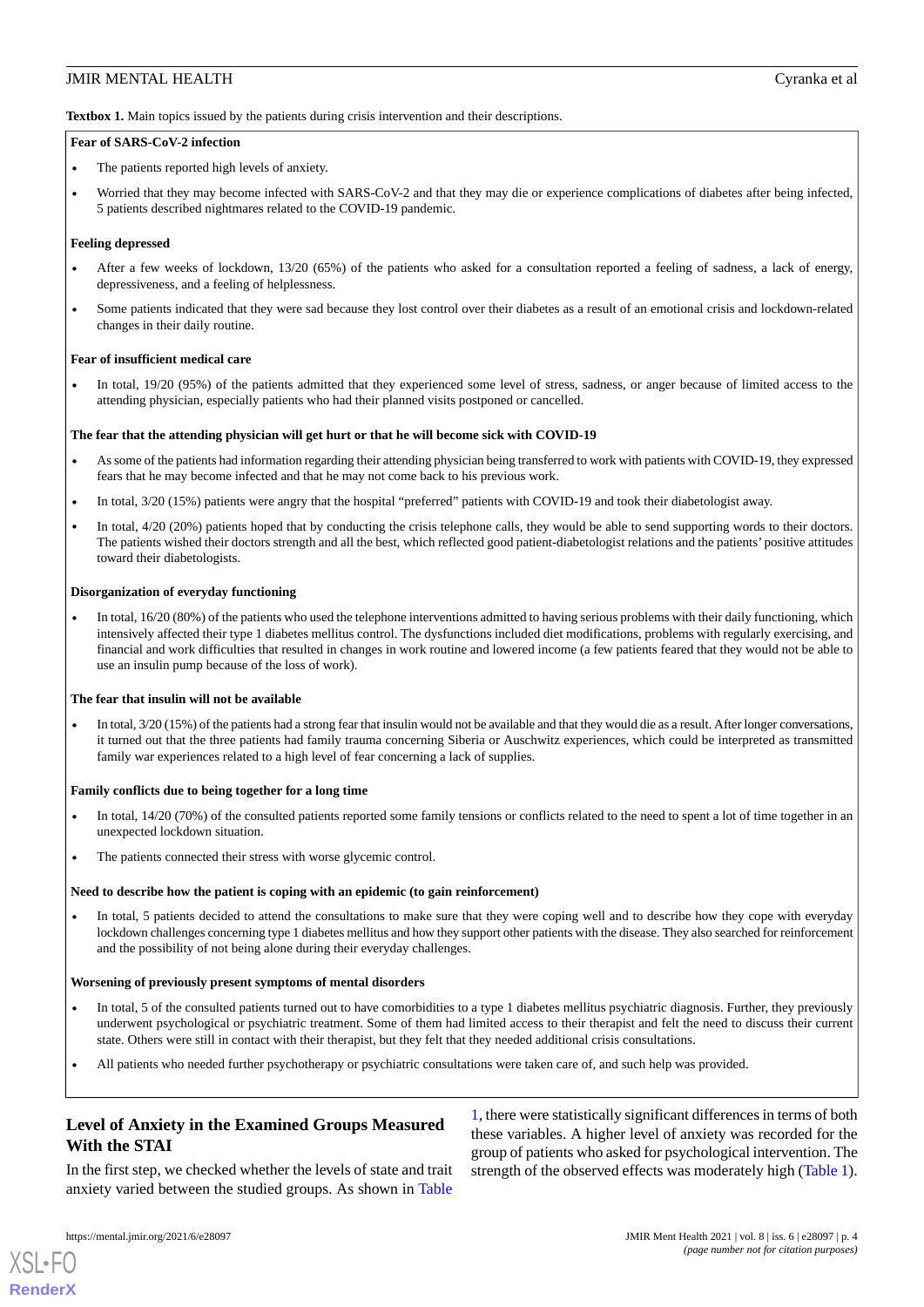<span id="page-4-0"></span>**Table 1.** Level of anxiety in the examined groups.

| Anxiety type  | for psychological intervention $(n=10)$ , mean ask for psychological intervention $(n=39)$ ,<br>(SD) | Scores of patients with T1DM <sup>a</sup> who asked Scores of patients with T1DM who did not<br>mean $(SD)$ |       |                   | P value | r    |
|---------------|------------------------------------------------------------------------------------------------------|-------------------------------------------------------------------------------------------------------------|-------|-------------------|---------|------|
| State anxiety | 47.80 (11.29)                                                                                        | 40.08 (9.36)                                                                                                |       | $113.5 -2.02$ .04 |         | 0.29 |
| Trait anxiety | 47.20 (8.09)                                                                                         | 40.46(8.09)                                                                                                 | 102.5 | $-2.30$           | - 02    | 0.33 |

<sup>a</sup>T1DM: type 1 diabetes mellitus.

### **Level of Stress in the Examined Groups Measured With the PSS-10**

<span id="page-4-1"></span>In the second step, we checked whether the levels of experienced stress were different between the studied groups. As shown in

[Table 2](#page-4-1), a statistically significant difference was noted. A higher level of stress was recorded for the group of patients who needed crisis intervention. The strength of the observed effect was high ([Table 2](#page-4-1)).

**Table 2.** Level of stress in the examined groups.

| Type of stress                          | Scores of patients with T1DM <sup>a</sup> who<br>asked for psychological intervention<br>$(n=10)$ , mean $(SD)$ | Scores of patients with T1DM who did<br>not ask for psychological intervention<br>$(n=39)$ , mean $(SD)$ |      |         | P value |      |
|-----------------------------------------|-----------------------------------------------------------------------------------------------------------------|----------------------------------------------------------------------------------------------------------|------|---------|---------|------|
| Level of perceived stress $23.60(5.42)$ |                                                                                                                 | 15.44(6.30)                                                                                              | 62.0 | $-3.30$ | .001    | 0.47 |

<sup>a</sup>T1DM: type 1 diabetes mellitus.

### **Styles of Coping With Stress in the Examined Groups Measured With the CISS**

<span id="page-4-2"></span>[Table 3](#page-4-2) shows that there was 1 statistically significant difference in coping strategies between the patients with T1DM who asked for intervention and those who did not. In the intervention group, a higher emotion-focused coping style level was noted. The differences in task-oriented coping style (*P*=.27), avoidant-oriented coping style (*P*=.35), distraction seeking (*P*=.42), and social diversion (*P*=.053) levels between the 2 groups were not statistically significant.

**Table 3.** Styles of coping with stress in the examined groups.

| Style                   | Scores of patients with T1DM <sup>a</sup> who<br>asked for psychological intervention<br>$(n=10)$ , mean $(SD)$ | Scores of patients with T1DM who did<br>not ask for psychological intervention<br>$(n=39)$ , mean $(SD)$ | U     | Z       | P value | r    |
|-------------------------|-----------------------------------------------------------------------------------------------------------------|----------------------------------------------------------------------------------------------------------|-------|---------|---------|------|
| Task-oriented style     | 53.40 (10.34)                                                                                                   | 56.67 (9.08)                                                                                             | 150.5 | $-1.11$ | .27     | 0.16 |
| Emotion-oriented style  | 49.30 (6.86)                                                                                                    | 38.23 (10.51)                                                                                            | 60.0  | $-3.36$ | .001    | 0.48 |
| Avoidant-oriented style | 40.00(5.87)                                                                                                     | 42.54 (8.64)                                                                                             | 157.0 | $-0.94$ | .35     | 0.13 |
| Distraction seeking     | 18.30 (3.83)                                                                                                    | 17.56 (5.68)                                                                                             | 162.5 | $-0.81$ | .42     | 0.12 |
| Social diversion        | 13.90 (4.12)                                                                                                    | 16.92 (3.92)                                                                                             | 117.5 | $-1.93$ | .053    | 0.28 |

<sup>a</sup>T1DM: type 1 diabetes mellitus.

### **General Mental Health Condition Measured With the GHQ-30**

Finally, we checked whether the level of general mental health, which was measured as both a condition and a feature of the examined patients, varied between the studied groups. As can

be seen in [Table 4](#page-5-0), there were statistically significant differences in all three analyzed variables. Higher scale scores were noted for the group that needed crisis intervention. The strength of the observed effects was very large for the anxiety and depression scale scores and large for the other two variables ([Table 4](#page-5-0)).

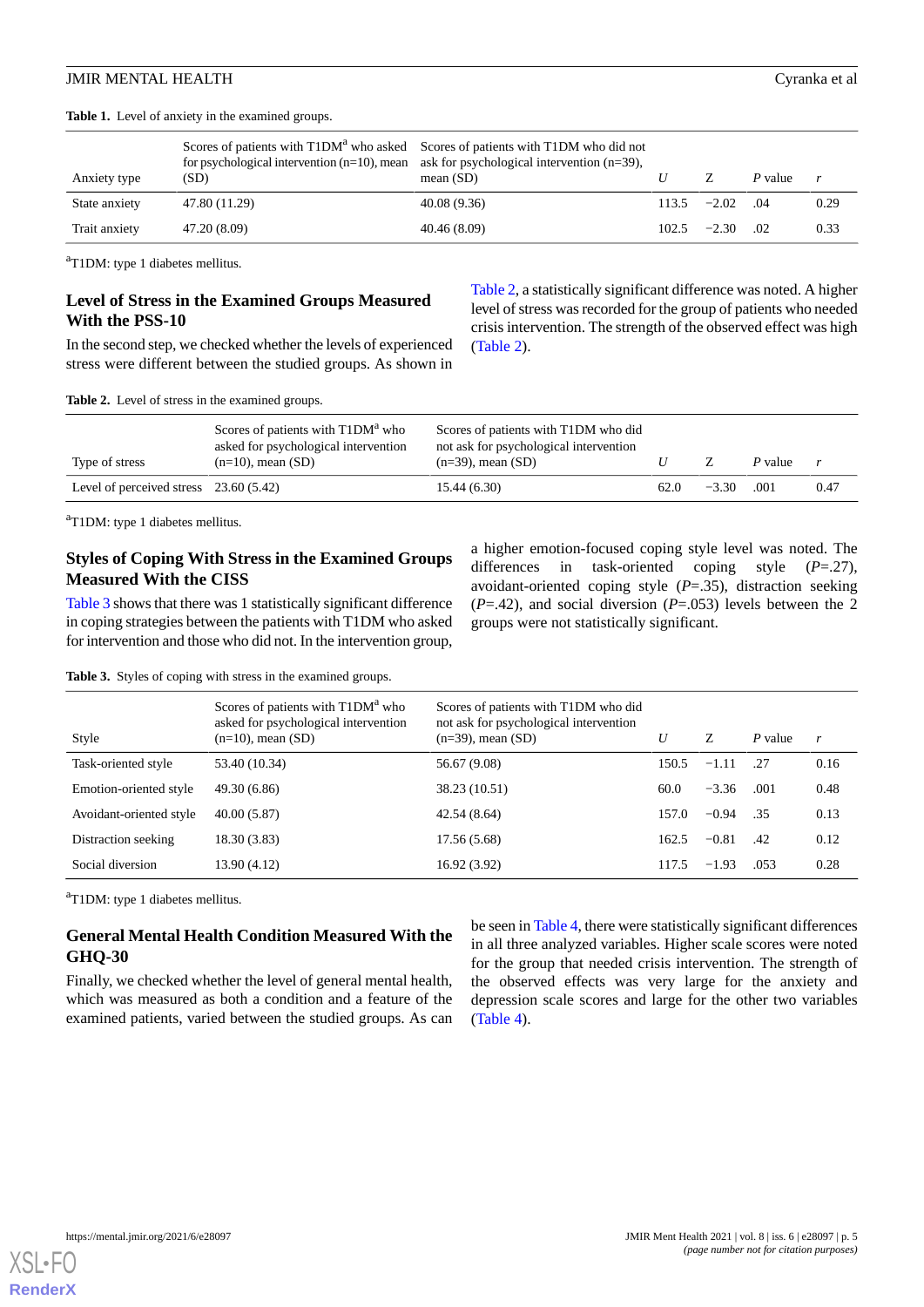<span id="page-5-0"></span>

|                         | Scores of patients with T1DM <sup>a</sup> who                | Scores of patients with T1DM who did                             |      |         |         |      |
|-------------------------|--------------------------------------------------------------|------------------------------------------------------------------|------|---------|---------|------|
| Mental health variables | asked for psychological intervention<br>$(n=10)$ , mean (SD) | not ask for psychological intervention<br>$(n=39)$ , mean $(SD)$ | U    |         | P value | r    |
| Fear and depression     | 2.58(0.30)                                                   | 1.85(0.41)                                                       | 20.0 | $-4.36$ | $-.001$ | 0.62 |
| Interpersonal relations | 2.38(0.41)                                                   | 1.97(0.39)                                                       | 97.0 | $-2.51$ | .01     | 0.36 |
| General functioning     | 2.76(0.53)                                                   | 2.30(0.25)                                                       | 87.0 | $-2.73$ | .006    | 0.39 |

<sup>a</sup>T1DM: type 1 diabetes mellitus.

### *Discussion*

#### **Principal Findings**

A wide array of evidence—ranging from epidemiological evidence to animal model evidence—points toward the role of psychological stressors in T1DM pathogenesis. Various mechanisms have been proposed, including the hypothalamic-pituitary-adrenal axis, the influence of the nervous system on immune cells, and insulin resistance [[14\]](#page-6-12). Studies have also indicated that general psychological stress plays a role in the glycemic control of individuals with T1DM [\[15](#page-6-13)]. A study of 1396 people with diabetes by Joensen et al [\[16](#page-6-14)] showed that worries related to the COVID-19 pandemic are highly prevalent. The participants were most frequently worried about "being overly affected due to diabetes if infected with COVID-19" (56%), were worried that "people with diabetes are characterized as a risk group" (39%), and were worried about "not being able to manage diabetes if infected with COVID-19" (28%). Further, 25% of the participants experienced diabetes distress at the beginning of the COVID-19 pandemic [[16\]](#page-6-14). With regard to young people and adolescents, stress and social isolation may affect brain health and development. A UK survey that was conducted during the COVID - 19 pandemic found that 83% (1752/2111) of young people with a history of mental health needs felt that their mental health was worse. Further, one-quarter of participants (5/20, 25%) were no longer able to access their usual mental health support [[17\]](#page-7-0).

The 2020 pandemic lockdown situation has turned out to be a globally recognized stressor, especially for people with chronic diseases. For individuals with T1DM, this situation has resulted in a multifaceted threat related to their limited access to their attending physician, changes in the everyday organization of life, a sense of threat related to the possibility of being infected and experiencing complications, and many other detriments. Health care providers face the new challenges of providing optimal medical and psychological care for this group of patients and taking into account the difficulties related to the epidemiological situation. University Hospital in Krakow took up this challenge through the collaboration between the Department and Clinic of Metabolic Diseases and the Department of Psychiatry and created a crisis intervention team for patients with T1DM that was available 24 hours per day during the first stage of the lockdown. The patients who decided to engage with this psychological support team reported a set of specific emotional problems and difficulties that, in their opinion, had a major impact on their glycemic control during this period. The patients presented a wide range of problematic

 $X$ SL•F $O$ **[RenderX](http://www.renderx.com/)** issues concerning various aspects of their lives; however, all of these issues were related to their diabetes control. The possibility of using psychological support was a form of intervention that did not replace diabetological consultation but helped the patients deal with the stressful situation and thus release their tension and improve their feelings of control over the disease. Additionally, the consultations were a source of information on how to obtain medical support, if needed. In the group of patients who decided to use psychological support, 10 persons filled in a set of questionnaires that assessed their mental condition. Their test results indicated high levels of stress, anxiety, and general mental psychopathology in comparison to the patients with T1DM who did not ask for psychological support during the lockdown. Further, it was found that this group of patients was less task oriented and that they reacted very emotionally to the stressful COVID-19 pandemic situation.

Although this study made important observations, it also has some limitations. As the crisis intervention team was designed under the specific conditions of the first stage of pandemic, the main aim was to provide support to the patients as soon as possible. Thus, we did not collect sociodemographic data from all of the patients. Additionally, some of the patients who wanted consultations for their situations did not send their set of questionnaires, as they wished to keep their anonymity. Therefore, we could not analyze the questionnaire results of the whole intervention group. Given these conditions, we also did not focus on analyzing the correlation between the metabolic parameters of the patients and their mental health test results. As the work of the crisis intervention team has continued, we were able to include data on the diagnostic process.

Although the results cannot be generalized due to the small sample, they may suggest that there is a group of patients with T1DM who need regular, special psychological attention due to psychological conditions, which may influence their glycemic control. Apart from their reactions to stress, some patients turned out to have comorbid personality disorder or eating disorder. These disorders develop over time, with some developing from early childhood. Thus, we assumed that these disorders were present before the pandemic lockdown and that this stressful situation was, for some patients, a moment of decompensation. This observation requires further analysis and attention.

#### **Conclusion**

The presented intervention team may be perceived as an example of important and successful cooperation and communication between specialists of different fields of medicine (diabetology, psychiatry, and psychology) in a crisis situation. Although consultations were conducted for a small group of patients, the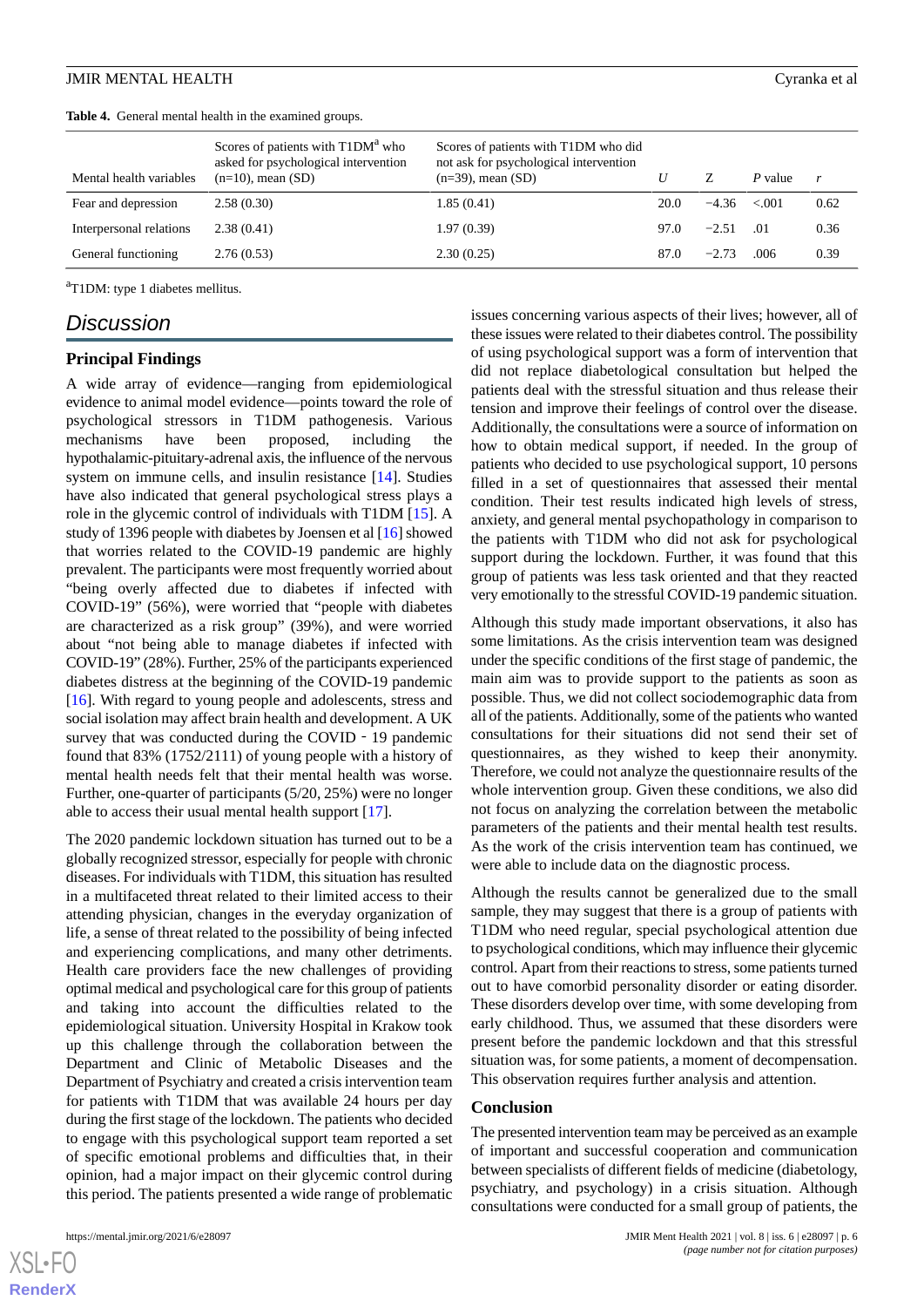content of the consultations indicated the legitimacy of and the need for such cooperation on a regular basis, as the mental health of patients with T1DM and their stress management are two of the essential factors in achieving glycemic control.

### **Acknowledgments**

The University Hospital in Cracow and the Jagiellonian University Medical College are supported by the National Center for Research and Development CRACoV-HHS project (model of multi-specialist hospital and nonhospital care for patients with SARS-CoV-2 infection) through the initiative "Support for specialist hospitals in fighting the spread of SARS-CoV-2 infection and in treating COVID-19" (contract number: SZPITALE-JEDNOIMIENNE/18/2020).

### **Authors' Contributions**

KC and TK conceptualized this study. KC, BM, TK, and DD were responsible for the methodology. KC, BM, and TK conducted the formal analysis. KC and TK conducted the investigation. KC prepared and wrote the original draft of the manuscript. TK, DD, MTM, and BM reviewed and edited the manuscript. TK, DD, and MTM supervised this study. All authors have read and agreed to the published version of the manuscript.

### **Conflicts of Interest**

<span id="page-6-0"></span>None declared.

### <span id="page-6-1"></span>**References**

- 1. Naqvi HA. Mental health in the aftermath of COVID-19: A new normal. J Pak Med Assoc 2020 May;70(Suppl 3)(5):S141-S144. [doi: [10.5455/JPMA.30\]](http://dx.doi.org/10.5455/JPMA.30) [Medline: [32515394](http://www.ncbi.nlm.nih.gov/entrez/query.fcgi?cmd=Retrieve&db=PubMed&list_uids=32515394&dopt=Abstract)]
- <span id="page-6-3"></span><span id="page-6-2"></span>2. Gao YD, Ding M, Dong X, Zhang JJ, Azkur AK, Azkur D, et al. Risk factors for severe and critically ill COVID-19 patients: A review. Allergy 2021 Feb;76(2):428-455. [doi: [10.1111/all.14657](http://dx.doi.org/10.1111/all.14657)] [Medline: [33185910](http://www.ncbi.nlm.nih.gov/entrez/query.fcgi?cmd=Retrieve&db=PubMed&list_uids=33185910&dopt=Abstract)]
- 3. Bloomgarden ZT. Diabetes and COVID-19. J Diabetes 2020 Apr;12(4):347-348. [doi: [10.1111/1753-0407.13027\]](http://dx.doi.org/10.1111/1753-0407.13027) [Medline: [32162476](http://www.ncbi.nlm.nih.gov/entrez/query.fcgi?cmd=Retrieve&db=PubMed&list_uids=32162476&dopt=Abstract)]
- <span id="page-6-4"></span>4. Khader MA, Jabeen T, Namoju R. A cross sectional study reveals severe disruption in glycemic control in people with diabetes during and after lockdown in India. Diabetes Metab Syndr 2020;14(6):1579-1584 [[FREE Full text](http://europepmc.org/abstract/MED/32858476)] [doi: [10.1016/j.dsx.2020.08.011\]](http://dx.doi.org/10.1016/j.dsx.2020.08.011) [Medline: [32858476](http://www.ncbi.nlm.nih.gov/entrez/query.fcgi?cmd=Retrieve&db=PubMed&list_uids=32858476&dopt=Abstract)]
- 5. Erener S. Diabetes, infection risk and COVID-19. Mol Metab 2020 Sep;39:101044 [\[FREE Full text\]](https://linkinghub.elsevier.com/retrieve/pii/S2212-8778(20)30118-6) [doi: [10.1016/j.molmet.2020.101044\]](http://dx.doi.org/10.1016/j.molmet.2020.101044) [Medline: [32585364](http://www.ncbi.nlm.nih.gov/entrez/query.fcgi?cmd=Retrieve&db=PubMed&list_uids=32585364&dopt=Abstract)]
- <span id="page-6-6"></span><span id="page-6-5"></span>6. Singh AK, Gupta R, Ghosh A, Misra A. Diabetes in COVID-19: Prevalence, pathophysiology, prognosis and practical considerations. Diabetes Metab Syndr 2020;14(4):303-310 [[FREE Full text](http://europepmc.org/abstract/MED/32298981)] [doi: [10.1016/j.dsx.2020.04.004](http://dx.doi.org/10.1016/j.dsx.2020.04.004)] [Medline: [32298981](http://www.ncbi.nlm.nih.gov/entrez/query.fcgi?cmd=Retrieve&db=PubMed&list_uids=32298981&dopt=Abstract)]
- <span id="page-6-7"></span>7. Hussain A, Bhowmik B, do Vale Moreira NC. COVID-19 and diabetes: Knowledge in progress. Diabetes Res Clin Pract 2020 Apr;162:108142 [[FREE Full text](https://linkinghub.elsevier.com/retrieve/pii/S0168-8227(20)30392-2)] [doi: [10.1016/j.diabres.2020.108142](http://dx.doi.org/10.1016/j.diabres.2020.108142)] [Medline: [32278764\]](http://www.ncbi.nlm.nih.gov/entrez/query.fcgi?cmd=Retrieve&db=PubMed&list_uids=32278764&dopt=Abstract)
- <span id="page-6-8"></span>8. Chowdhury S, Goswami S. COVID-19 and type 1 diabetes: dealing with the difficult duo. Int J Diabetes Dev Ctries 2020 Jul 14:1-6 [[FREE Full text](http://europepmc.org/abstract/MED/32837091)] [doi: [10.1007/s13410-020-00846-z\]](http://dx.doi.org/10.1007/s13410-020-00846-z) [Medline: [32837091\]](http://www.ncbi.nlm.nih.gov/entrez/query.fcgi?cmd=Retrieve&db=PubMed&list_uids=32837091&dopt=Abstract)
- <span id="page-6-9"></span>9. Rayman G, Lumb A, Kennon B, Cottrell C, Nagi D, Page E, London Inpatient Diabetes Network-COVID-19. Guidelines for the management of diabetes services and patients during the COVID-19 pandemic. Diabet Med 2020 Jul;37(7):1087-1089 [[FREE Full text](https://onlinelibrary.wiley.com/doi/full/10.1111/dme.14316)] [doi: [10.1111/dme.14316\]](http://dx.doi.org/10.1111/dme.14316) [Medline: [32365233](http://www.ncbi.nlm.nih.gov/entrez/query.fcgi?cmd=Retrieve&db=PubMed&list_uids=32365233&dopt=Abstract)]
- <span id="page-6-11"></span><span id="page-6-10"></span>10. Endler NS, Parker JDA, Szczepaniak P, Strelau J, Wrześniewski K. CISS - Kwestionariusz Radzenia Sobie w Sytuacjach Stresowych. Warsaw, Poland: Pracownia Testów Psychologicznych; 2020.
- <span id="page-6-12"></span>11. Spielberger CD, Gorsuch RL, Lushene RE, Strelau J, Tysarczyk M, Wrześniewski K. STAI - Inwentarz Stanu i Cechy Lęku STAI. Warsaw, Poland: Pracownia Testów Psychologicznych; 2011.
- 12. Cohen S, Kamarck T, Mermelstein R, Juczyński Z, Ogińska-Bulik N. PSS-10 Skala Odczuwanego Stresu. Warsaw, Poland: Pracownia Testów Psychologicznych; 2009.
- <span id="page-6-13"></span>13. Frydecka D, Małyszczak K, Chachaj A, Kiejna A. [Factorial structure of the general health questionnaire (GHQ-30)]. Psychiatr Pol 2010;44(3):341-359. [Medline: [20672514\]](http://www.ncbi.nlm.nih.gov/entrez/query.fcgi?cmd=Retrieve&db=PubMed&list_uids=20672514&dopt=Abstract)
- <span id="page-6-14"></span>14. Sharif K, Watad A, Coplan L, Amital H, Shoenfeld Y, Afek A. Psychological stress and type 1 diabetes mellitus: what is the link? Expert Rev Clin Immunol 2018 Dec;14(12):1081-1088. [doi: [10.1080/1744666X.2018.1538787](http://dx.doi.org/10.1080/1744666X.2018.1538787)] [Medline: [30336709](http://www.ncbi.nlm.nih.gov/entrez/query.fcgi?cmd=Retrieve&db=PubMed&list_uids=30336709&dopt=Abstract)]
- 15. Delamater AM, Patiño-Fernández AM, Smith KE, Bubb J. Measurement of diabetes stress in older children and adolescents with type 1 diabetes mellitus. Pediatr Diabetes 2013 Feb;14(1):50-56. [doi: [10.1111/j.1399-5448.2012.00894.x\]](http://dx.doi.org/10.1111/j.1399-5448.2012.00894.x) [Medline: [22913570](http://www.ncbi.nlm.nih.gov/entrez/query.fcgi?cmd=Retrieve&db=PubMed&list_uids=22913570&dopt=Abstract)]
- 16. Joensen LE, Madsen KP, Holm L, Nielsen KA, Rod MH, Petersen AA, et al. Diabetes and COVID-19: psychosocial consequences of the COVID-19 pandemic in people with diabetes in Denmark-what characterizes people with high levels

[XSL](http://www.w3.org/Style/XSL)•FO **[RenderX](http://www.renderx.com/)**